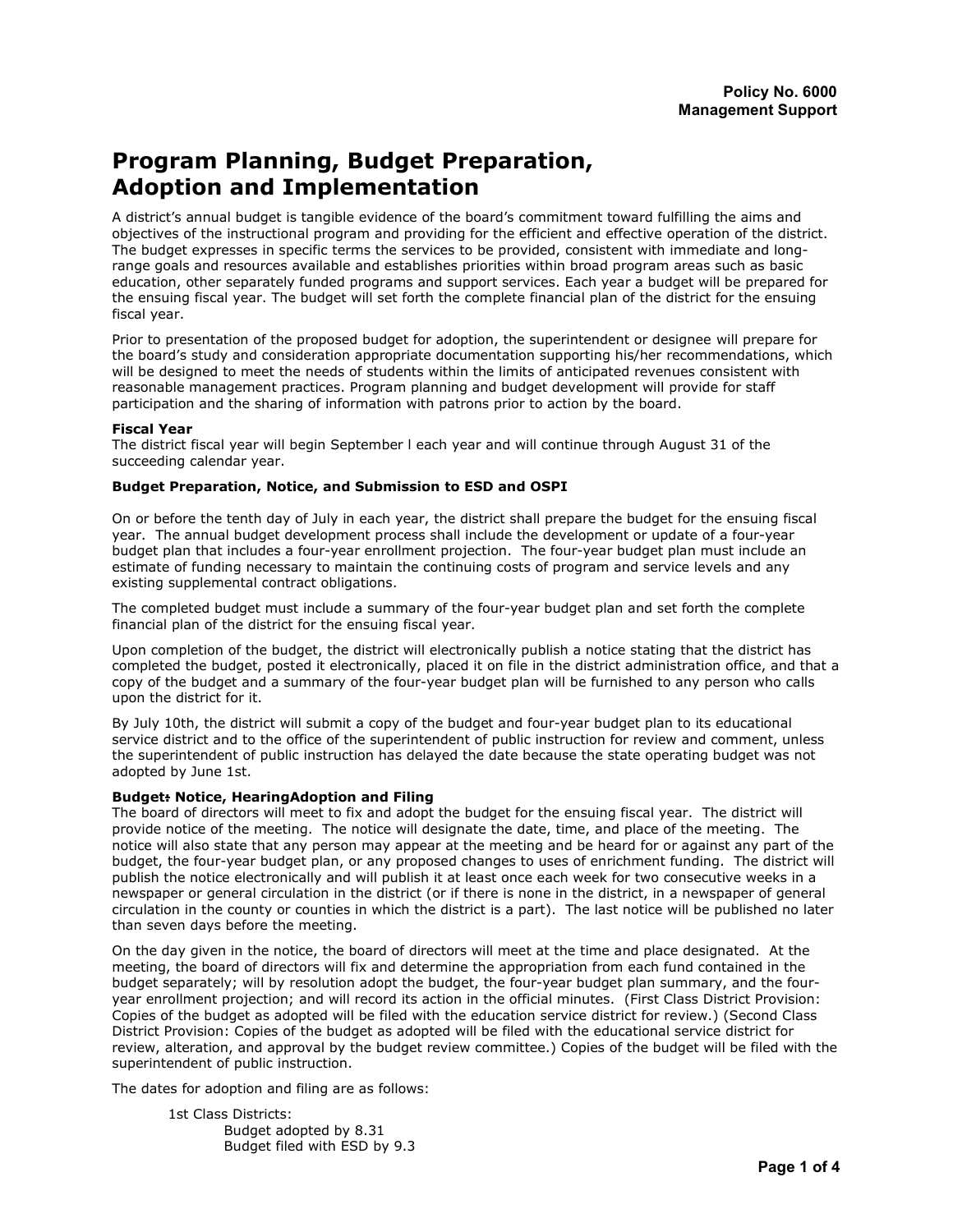Budget filed with OSPI by 9.10

2nd Class Districts:

Budget adopted by 8.1

 Budget forwarded to ESD for review, alteration and approval by budget review committee by 8.3

Budget review committee approves budget by 8.31

Budget returned to school district and filed with OSPI by 9.10

#### Budget Implementation

The board places responsibility with the superintendent or designee for administering the operating budget, once adopted. All actions of the superintendent or designee in executing the programs and/or activities as set forth in the adopted operating budget are authorized subject to the following provisions:

- A. Expenditure of funds for the employment and assignment of staff meet the legal requirements of the state of Washington and adopted board policies;
- B. Funds held in reserve accounts (General fund #810-890) for self-insurance and other such contingencies may not be expended unless approved for purposes designated by the board;
- C. Complete listing of expenditures for supplies, materials and services is presented for board approval and/or ratification;
- D. Purchases are made according to the legal requirements of the state of Washington and adopted board policy;
- E. Funds may be transferred from one budget classification to another subject to such restrictions as may be imposed by the board;
- F. The superintendent or designee will be responsible for establishing procedures to authorize and control the payroll operations of the district. No involuntary deduction may be made from the wages of a staff member except for federal income tax, social security, medical aid, and state retirement, or in compliance with a court order such as garnishment; and
- G. Financial reports are submitted to the board each month.

| <b>Cross References:</b> | 6213 - Reimbursement for Travel Expenses<br>5005 - Employment and Volunteers: Disclosures, Certification Requirements,<br>Assurances and Approval                                                  |
|--------------------------|----------------------------------------------------------------------------------------------------------------------------------------------------------------------------------------------------|
| Legal References:        | RCW 28A.300.060 Studies and adoption of classifications for school district budgets<br>$-$ Publication                                                                                             |
|                          | RCW 28A.320.010 Corporate powers                                                                                                                                                                   |
|                          | RCW 28A.320.020 Liability for debts and judgments                                                                                                                                                  |
|                          | RCW 28A.320.090 Preparing & distributing information on district's instructional<br>program, operation and maintenance - Limitation                                                                |
|                          | RCW 28A.330.100 Additional powers of the board                                                                                                                                                     |
|                          | RCW 28A.400.240 Deferred compensation plan for school district or educational<br>service district employees-Limitations                                                                            |
|                          | RCW 28A.400.250 Tax deferred annuities-Regulated company stock                                                                                                                                     |
|                          | RCW 28A.400.280 Employee benefits—Employer contributions—Optional benefits—<br>Annual report                                                                                                       |
|                          | RCW 28A.400.300 Hiring and discharging employees — Written leave policies —<br>Seniority and leave benefits of employees transferring between school districts and<br>other educational employers. |
|                          | RCW 28A.405.400 Payroll deductions authorized for employees                                                                                                                                        |
|                          | RCW 28A.405.410 Payroll deductions authorized for certificated employees—<br>Savings                                                                                                               |
|                          |                                                                                                                                                                                                    |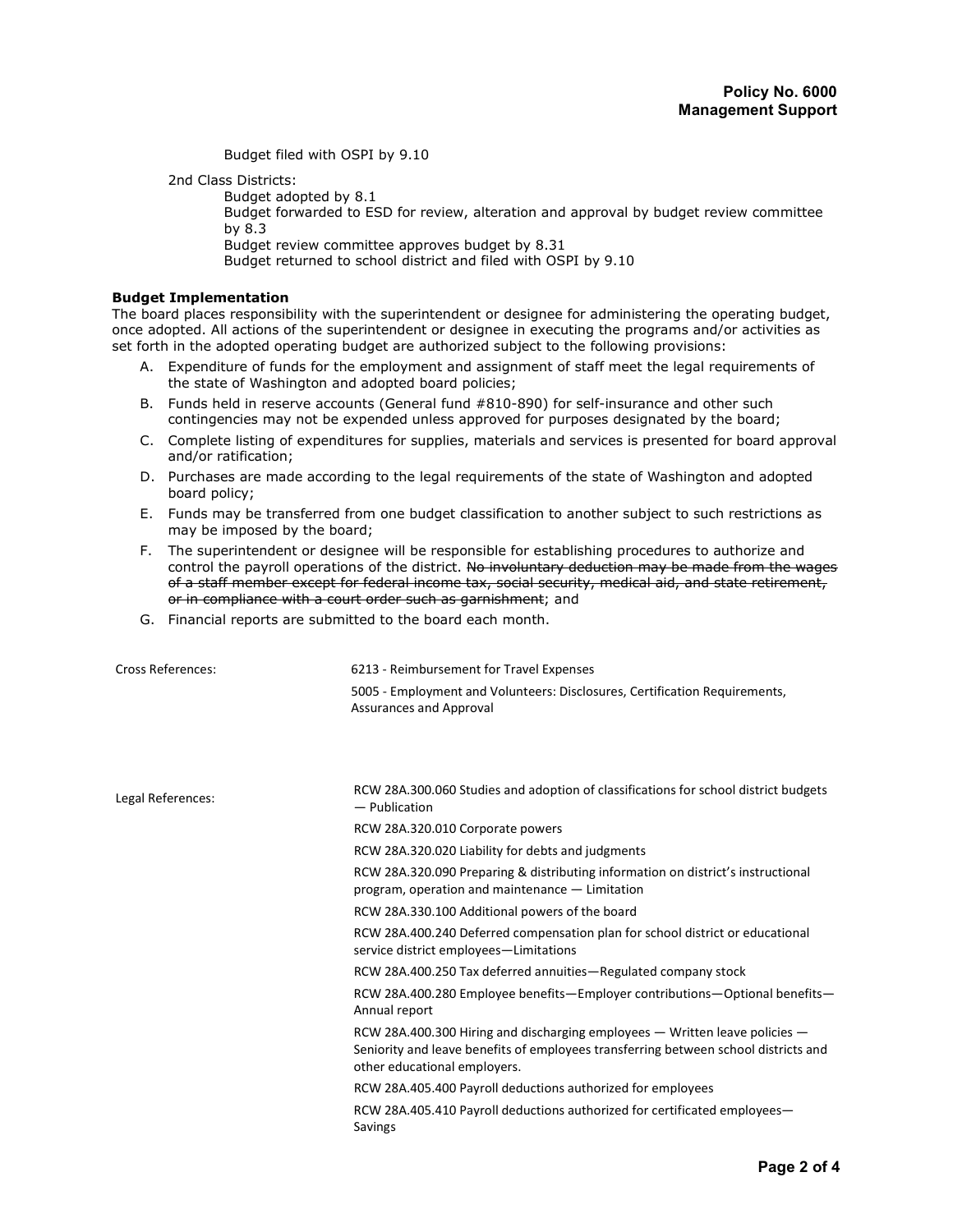## Policy No. 6000 Management Support

RCW 28A.505.040 Budget — Notice of completion — Copies — Review by ESD

RCW 28A.505.050 Budget — Notice of meeting to adopt

RCW 28A.505.060 Budget — Hearing and adoption of — Copies filed with ESDs

RCW 28A.505.080 Budget — Disposition of copies

RCW 28A.505.150 Budgeted expenditures as appropriations — Interim expenditures — Transfer between budget classes — Liability for nonbudgeted expenditures

Chapter 28A.510 RCW Apportionment to District — District Accounting

RCW 41.04.020 Public employees—Payroll deductions authorized

RCW 41.04.035 Salary and wage deductions for contributions to charitable agencies—United Fund defined—Includes Washington state combined fund drive

RCW 41.04.036 Salary and wage deductions for contributions to charitable agencies—Deduction and payment to United Fund or Washington state combined fund drive—Rules, procedures

RCW 41.04.230 Payroll deductions authorized

RCW 41.04.233 Payroll deductions for capitation payment to health maintenance organizations

RCW 41.04.245 Payroll deductions to a bank, savings bank, credit union, or savings and loan association

WAC 392-123-054 Time Schedule for Budget

Management Resources: 2021 – February Issue 2018 - June Policy Alert 2011 - October Issue